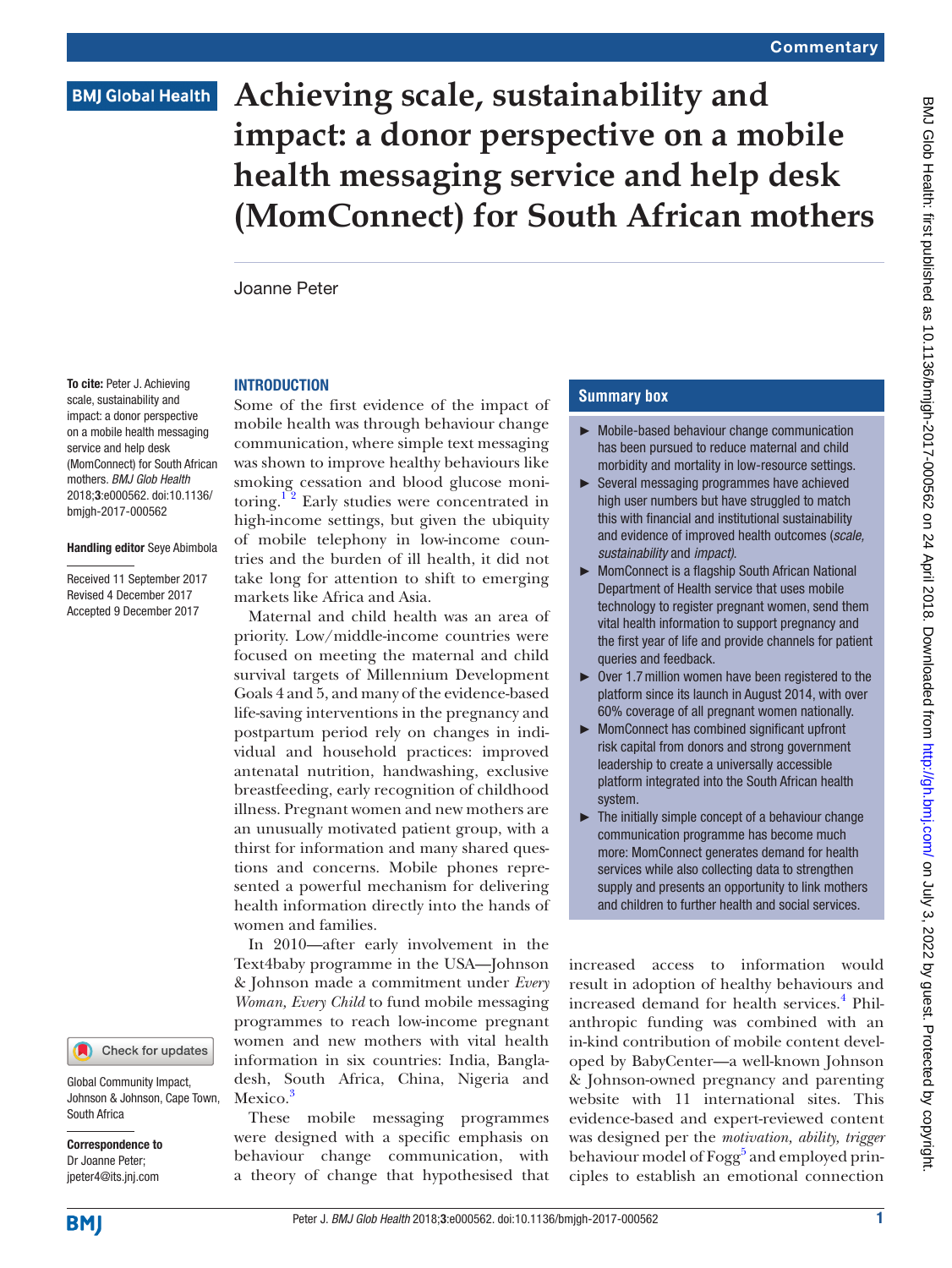# BMJ Global Health

with the mother to motivate user engagement and subsequent behaviour change. These included carefully targeting the messaging by pregnancy stage or baby's age, adopting a warm and relatable tone and including parenting support and content to promote bonding, alongside more technical health promotion messages.

### Scale, sustainability and impact—an uneasy triad

Johnson & Johnson's commitment aimed to demonstrate that programmes could be launched to reach *scale, sustainability* and *impact*. This is not an easy triad to achieve, because the three dimensions are often at odds—for example, scale may threaten financial sustainability by driving up programme costs. In lower-income populations, mobile phones are commonplace, but most are used for the simple functions of voice calling and text messaging. Programmes attempting to deploy these universally accessible technologies to large numbers of users quickly earn a hefty price tag due to the fixed per-unit pricing of these modalities, with no economies of scale. Though usage of more cost-effective mobile web and data services is increasing at a rapid rate, $6$  programmes need to be cautious about shifting completely to technologies that exclude those women and families at the low end of the socioeconomic spectrum who need information services the most.

This frequently creates a funding gap when early catalytic grant funding has been spent, but programmes have been unable to secure the resources required to support implementation at national scale. Larger—typically risk averse—donors and payers (such as bilaterals and national governments) seldom engage without clear evidence of programme effectiveness, but despite high reported rates of user satisfaction and empowerment, $\frac{7}{1}$  $\frac{7}{1}$  $\frac{7}{1}$ clear evidence on behaviour change to improve maternal and infant survival (though emerging  $89)$ ) has been slow to obtain.<sup>10 11</sup> It is also very difficult to build a commercial business case around behaviour change communication to a low-income audience, because direct user fees discourage adoption of preventive health products and services.<sup>1</sup>

Seven years after the initial Johnson & Johnson commitment, three of the six country programmes (Bangladesh, India and South Africa) have reached more than a million mothers each, illustrating that it is possible for messaging programmes to be implemented at significant scale. Sustainability and impact will take longer to demonstrate reliably.

# The case of MomConnect

MomConnect, South Africa's maternal mobile messaging service, may be the first programme on a course to achieving all three dimensions—scale, sustainability and eventual health impact— though not always in the ways that were originally envisaged. The South African National Department of Health runs and endorses the service as an official instrument of the state health system;

hence, the programme is no longer aiming simply for large numbers, but rather for true universal coverage. It has achieved over 60% coverage of the pregnant population through 95% of South African public health clinics.

This has required some critical adjustments to the programme from its origins in several non-profit-led initiatives.<sup>13</sup> For example, MAMA South Africa—a precursor programme to MomConnect funded by Johnson & Johnson between 2011 and 2013—reached over 600 000 users, but did so through a mobile website that was completely inaccessible to 25% of the South African population using the most basic mobile phones. This approach prevented formal integration into the national health system because this would have denied service to an important segment of the population.

MomConnect, by contrast, is accessible through all mobile phones. To achieve this, the programme had to make choices that were counter-intuitive for long-term financial sustainability, particularly in the use of short message service (SMS) and reverse-billed unstructured supplementary service data (USSD) for user registration and messaging.

In addition, the service is no longer just one way, but instead includes mechanisms for two-way interaction between the pregnant mother and the health system through USSD-based surveys and a help desk. This enables real-time data collection on user knowledge, attitudes, practices and experiences of service delivery to inform healthcare improvements.<sup>14</sup> Early research has demonstrated the feasibility of further help desk automation through machine learning and artificial intelligence.<sup>15</sup>

MomConnect messaging engages and empowers users and fosters a relationship of trust with the service and the health system itself. In a sample of nearly 10 000 women telephonically surveyed, with a response rate of over one in five (n=1 999), 98% found the messages helpful, 77% felt better prepared for delivery, 81% shared their messages with family and friends and  $70\%$  wanted more messages per week.<sup>16</sup>

Most importantly, by engaging holistically with both demand and supply sides of the health system, the value proposition of MomConnect has changed. The most significant impact of MomConnect may not be achieved via the direct effect of the messaging itself, but rather by creating a national platform that directly connects to over a million mothers and that has been designed to permit easy integration with other information systems.<sup>17</sup> In the future, as MomConnect links with other systems such as electronic medical records, the National Health Laboratory Service, the population database and Department of Social Development databases, a mother's enrolment in MomConnect could become her first step towards accessing a continuum of support that extends from her first antenatal appointment right through to social grants and early learning subsidies for her child.

This has only been possible through a substantial donor investment in MomConnect and a government commitment to going to national scale right from the start. MomConnect has established a simple platform that can be adapted over time to add features and functionality